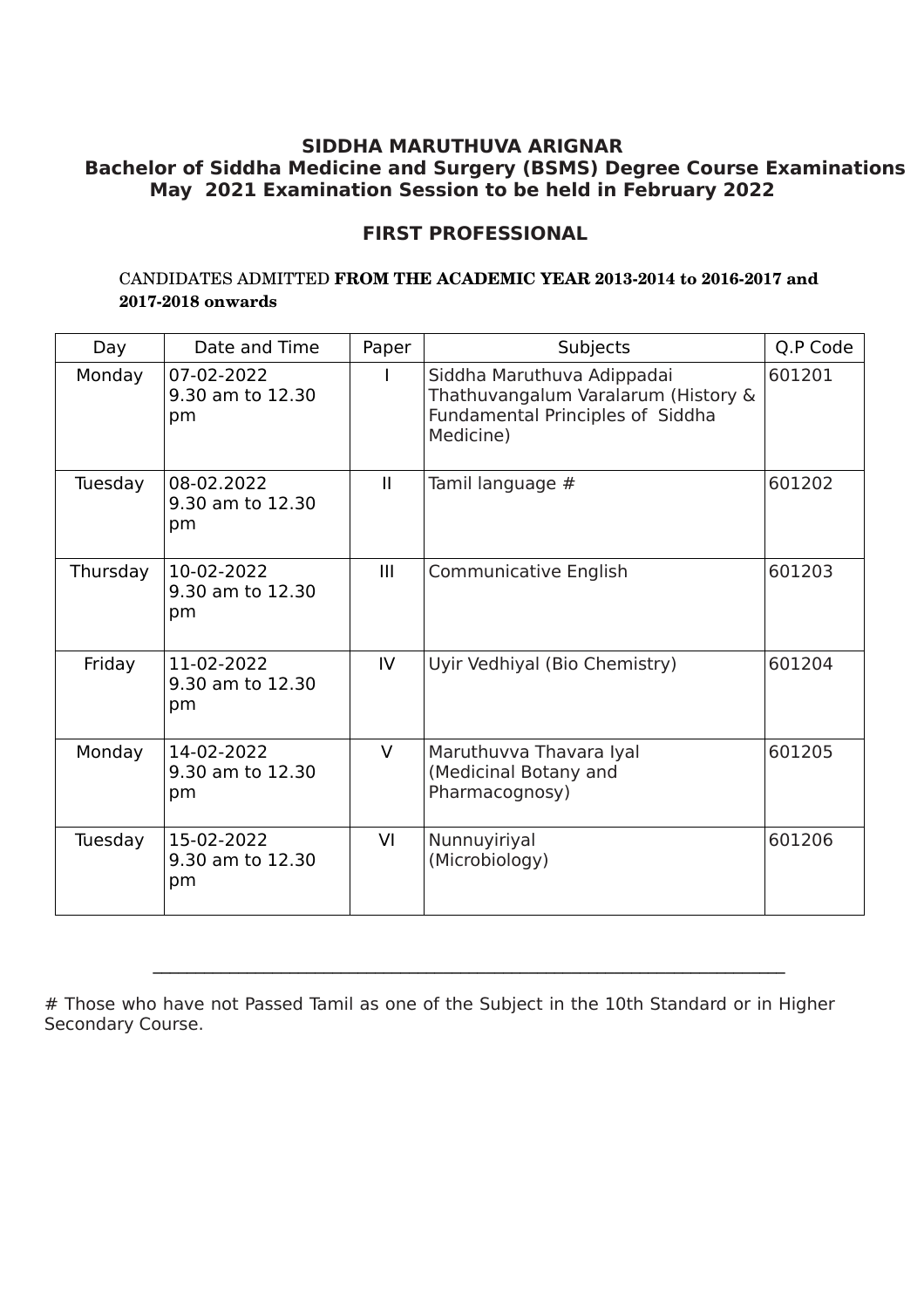# **SECOND PROFESSIONAL**

FOR THE CANDIDATES ADMITTED FROM THE ACADEMIC YEAR 2013-2014 to 2016 - 2017

| Day      | Date and Time                        | Paper        | Subjects                                                                                                  | Q.P Code |
|----------|--------------------------------------|--------------|-----------------------------------------------------------------------------------------------------------|----------|
| Thursday | 17-02-2022<br>9.30 am to 12.30<br>pm |              | Udal Koorugal (Anatomy) Paper I                                                                           | 601207   |
| Friday   | 18-02.2022<br>9.30 am to 12.30<br>pm | $\mathbf{H}$ | Udal Koorugal (Anatomy) Paper II                                                                          | 601208   |
| Monday   | 21-02-2022<br>9.30 am to 12.30<br>pm | Ш            | Udal Thathuvam (Physiology)<br>Paper I                                                                    | 601209   |
| Tuesday  | 22-02-2022<br>9.30 am to 12.30<br>pm | IV           | Udal Thathuvam (Physiology)<br>Paper II                                                                   | 601210   |
| Thursday | 24-02-2022<br>9.30 am to 12.30<br>pm | $\vee$       | Gunapaadam Paper-I(Mooligai)<br>(Materia Medica - Plant Kingdom)                                          | 601211   |
| Friday   | 25-02-2022<br>9.30 am to 12.30<br>pm | VI           | Gunapaadam Paper -II (Thathu and<br>Vilanginam) (Materia Medica - Metals,<br>Minerals and Animal kingdom) | 601212   |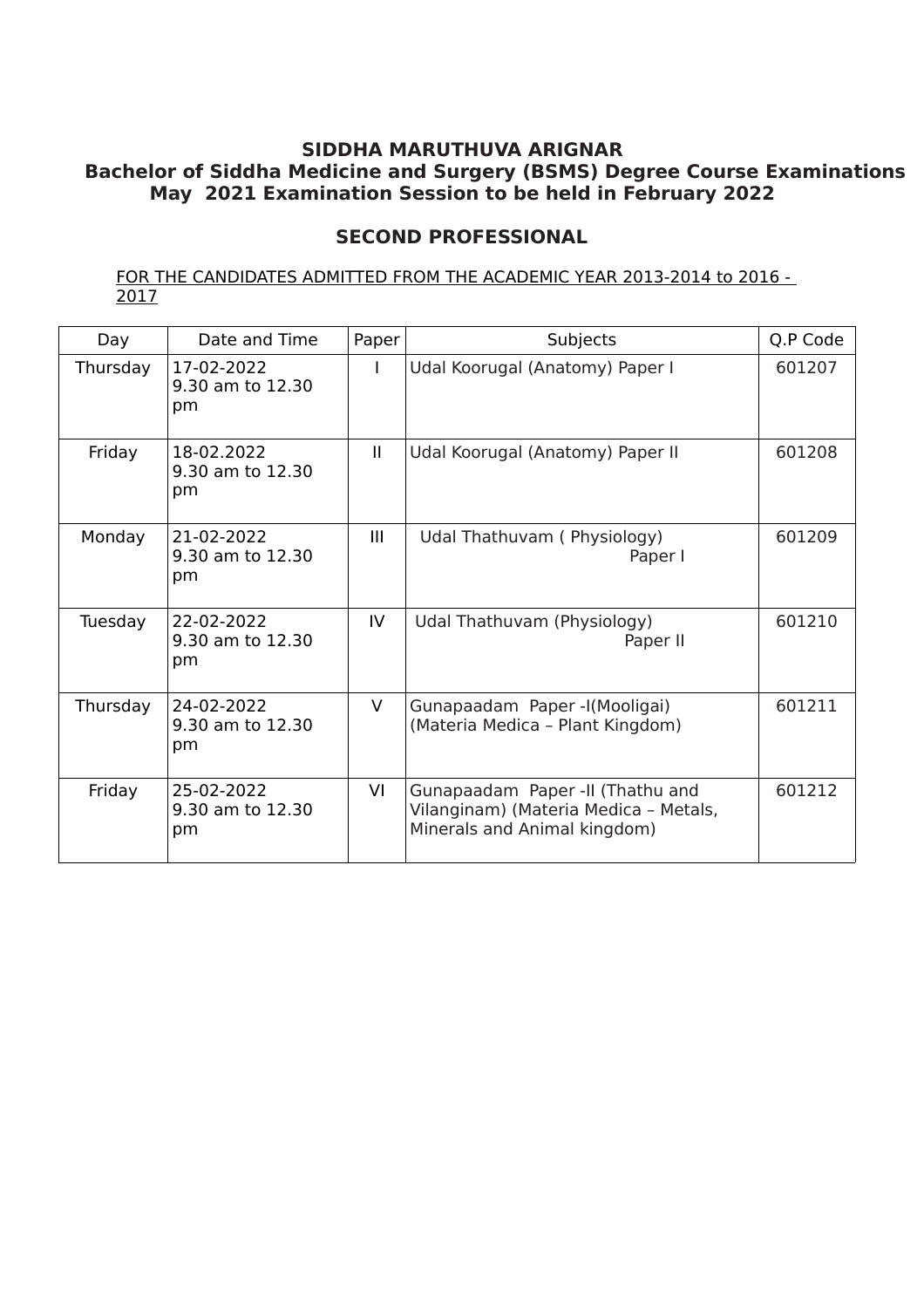### **SECOND PROFESSIONAL**

(FOR THE CANDIDATES ADMITTED FROM THE ACADEMIC YEAR 2017-2018

ONWARDS)

| Days     | Date & Time                          | Paper         | Subjects                                                   | <b>Question</b><br>Paper Code |
|----------|--------------------------------------|---------------|------------------------------------------------------------|-------------------------------|
| Thursday | 17-02-2022<br>9.30 am to 12.30<br>pm | T             | Paper I<br>Udal Koorugal (Anatomy)                         | 601251                        |
| Friday   | 18-02.2022<br>9.30 am to 12.30<br>pm | $\mathbf{I}$  | Udal Koorugal (Anatomy)<br>Paper II                        | 601252                        |
| Monday   | 21-02-2022<br>9.30 am to 12.30<br>pm | III           | Udal Thathuvam<br>(Physiology)<br>Paper I                  | 601253                        |
| Tuesday  | 22-02-2022<br>9.30 am to 12.30<br>pm | $\mathsf{IV}$ | Udal Thathuvam (Physiology)<br>Paper II                    | 601254                        |
| Thursday | 24-02-2022<br>9.30 am to 12.30<br>pm | $\vee$        | Gunapadam -<br>Maruthuiyal(Pharmacology) Paper I           | 601255                        |
| Friday   | 25-02-2022<br>9.30 am to 12.30<br>pm | VI            | Gunapadam -<br>Maruthuiyal(Pharmacology) Paper II          | 601256                        |
| Monday   | 28-02-2022<br>9.30 am to 12.30<br>pm | VII           | Gunapadam<br>Marunthakaviyal (Pharmaceuticals)<br>Paper I  | 601257                        |
| Tuesday  | 01-03-2022<br>9.30 am to 12.30<br>pm | VIII          | Gunapadam<br>Marunthakaviyal (Pharmaceuticals)<br>Paper II | 601258                        |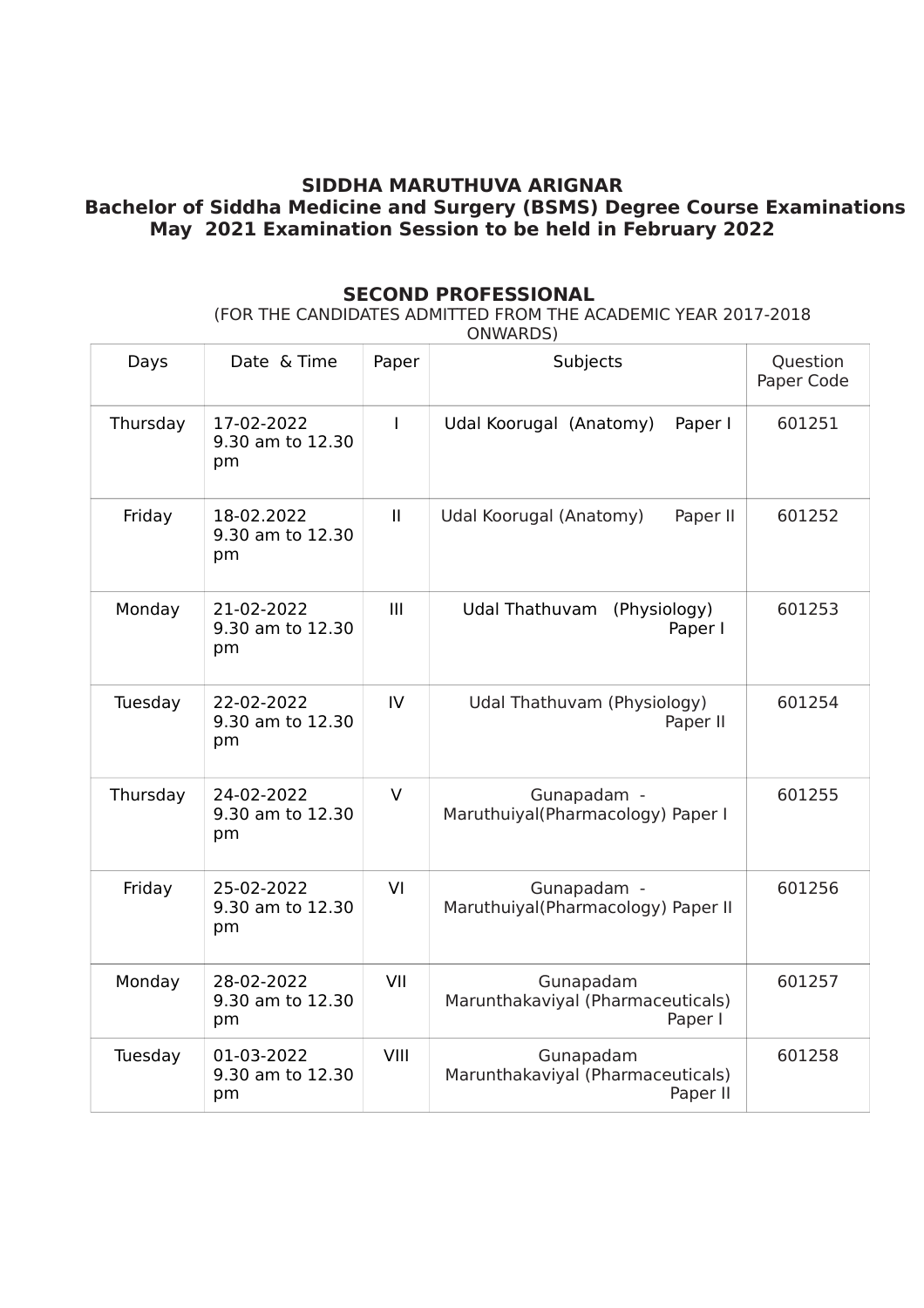## **THIRD PROFESSIONAL**

### **(FOR THE CANDIDATES ADMITTED FROM THE ACADEMIC YEAR 20132014 TO 20162017 AND 2017 – 2018 ONWARDS**

| Day      | Date and Time                        | Paper | Subjects                                                                                                          | Q.P Code |
|----------|--------------------------------------|-------|-------------------------------------------------------------------------------------------------------------------|----------|
| Monday   | 07-02-2022<br>$2.00$ pm to $5.00$ pm |       | Noi Nadal - Paper-I(Siddha Pathology)                                                                             | 601220   |
| Tuesday  | 08-02.2022<br>$2.00$ pm to $5.00$ pm | Ш     | Noi Nadal - Paper-II<br>(Principles of Modern Pathology)                                                          | 601221   |
| Thursday | 10-02-2022<br>$2.00$ pm to $5.00$ pm | Ш     | Noi Anuga Vidhi Ozhukkam (Hygiene<br>and Community Medicine including<br>National Health Policies and Statistics) | 601222   |
| Friday   | 11-02-2022<br>$2.00$ pm to $5.00$ pm | IV    | Sattam Saarntha Maruthuvamum Nanju<br>Maruthuvamum (Forensic Medicine and<br>Toxicology)                          | 601223   |
| Monday   | 14-02-2022<br>$2.00$ pm to $5.00$ pm | V     | Research Methodology and Medical<br><b>Statistics</b>                                                             | 601224   |